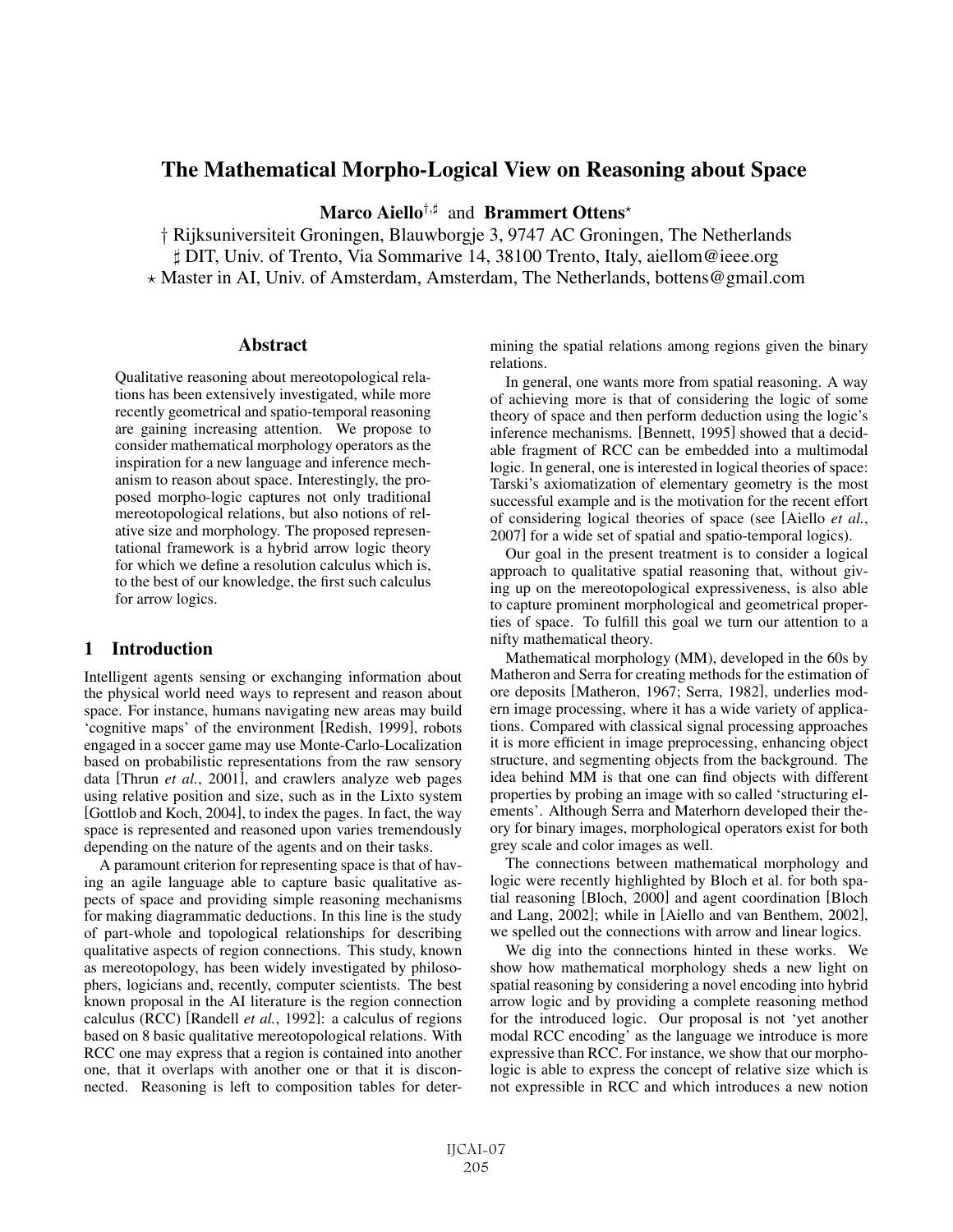of granularity. Similarly to Aiello and van Benthem and differently from Bloch, in our representation worlds are points in space, rather than abstract worlds, allowing to reason on actual images. In [Aiello and van Benthem, 2002] we presented only the initial connections among MM and modal logic with no further study, here we take it to the next step and turn Mathematical Morpho-logic into a powerful spatial reasoning tool. Finally, we remark that the proposed logic increases the expressive power in the direction of morphology and vector spaces, and not towards incidence or projective geometries as in, e.g., [Balbiani *et al.*, 1997].

The remainder of the paper is organized as follows. In Section 2, after recalling basic MM definitions, we introduce the morpho-logic and show how to take advantage of its expressive power. In Section 3 we introduce a resolution calculus for the morpho-logic which we implemented in Haskell. Final considerations are presented in Section 4.

## 2 Mathematical Morpho-languages

Honoring the mathematical in the name, Mathematical Morphology has an algebraic base [Heijmans and Ronse, 1990]. Its two basic operators, the dilation and the erosion, work on a complete lattice. For example, the  $\mathcal{P}(\mathbb{R}^2)$  together with the subset relation constitutes a complete lattice. Dilation is an operator that distributes over the supremum, while erosion distributes over the infimum. Given a group of automorphisms (translations) in a complete lattice  $(\mathcal{L}, \leq)$  and a supgenerating subset  $l \subseteq \mathcal{L}$  one can create a group structure on l,  $G := (l, +, -, e)$ . Using this group, the translation invariant dilation and erosion can be written in the following manner

$$
A \oplus B = \bigvee \{a + b | a \in A, b \in B\}
$$
 **dilation** (1)

$$
A \ominus B = \bigvee \{ z \in l | A_z \le B \}
$$
 **erosion** (2)

An example of a dilation is shown in Figure 1 where a binary image containing a region denoting India is dilated by a small disk region. Applying the dilation and erosion successively, one can create the so called opening and closing. An opening is an erosion followed by a dilation with the same structuring element and is used to remove connections between regions. A closing is a dilation followed by an erosion with the same structuring element and is used to fill holes of a certain size in a region. If one then considers the group  $G$  for binary images, one is actually dealing with the vector space  $\mathbb{R}^2$ . In this way, one sees how mathematical morphology is also a language for vector spaces.

#### 2.1 Morpho-logic

Arrow logic is a form of modal logic where the objects, rather than being possible worlds, are transitions structured by various relations [Venema, 1996], in particular there is a binary modality for composition of arrows and a unary modality for the inverse of an arrow. An arrow usually has the following structure  $w = (a, b)$  with a the beginning of the arrow and b the end. Such a language naturally models a vector space which, in turn, is the most intuitive underlying model of mathematical morphology. The connections between arrow logics and mathematical morphology were first highlighted in [Aiello and van Benthem, 2002]. Let us first recall the basic arrow logic with its truth definition.

Definition 2.1 (arrow logic) *Let* PROP *be a set of proposition letters, then the well-formed formulas* F *of the* arrow logic *are:*

$$
F := p|e| \neg \varphi | \varphi \vee \psi | \hat{\otimes} \varphi | \varphi \hat{\oplus} \psi,
$$

*where*  $p \in \text{PROP}$ , *e is a distinguished identity element, and*  $\varphi, \psi \in F$ 

A model consists of a set of arrows, a ternary, a binary and unary relations, and a valuation function.

Definition 2.2 (arrow logic semantics) *An* arrow model M *is a tuple*  $(W, C, R, I, \nu)$  *in which* W *is a set of arrows*,  $C \subseteq$  $W \times W \times W$ ,  $R \subseteq W \times W$  and  $I \subseteq W$ . Furthermore,  $\nu$  is *a valuation function such that*  $\nu$  : PROP  $\mapsto \mathcal{P}(W)$ *. The tuple* (W, C, R, I) *is called* frame*. The truth of formulas is defined in a model at a given arrow* w *in the following way (omitting the usual base case and boolean connectives).*

| $\mathcal{M}, w \Vdash e$                   | iff | $(w) \in I$                                              |
|---------------------------------------------|-----|----------------------------------------------------------|
| $\mathcal{M}, w\Vdash \hat{\otimes}\varphi$ | iff | there exists a $v \in W$ such that                       |
|                                             |     | $(w, v) \in R$ and $\mathcal{M}, v \Vdash \varphi$       |
| $\mathcal{M}, w \Vdash \varphi \oplus \psi$ | iff | there exists $v, v' \in W$ such that                     |
|                                             |     | $(w, v, v') \in C$ , $\mathcal{M}, v \Vdash \varphi$ and |
|                                             |     | $\mathcal{M}, v' \Vdash \psi$                            |

Thus, a formula of the form  $\hat{\otimes}\varphi$  is true in a model M on a world  $w$  if and only if there exists a world  $v$  that one can 'reach' from w using the relation R such that v satisfies  $\varphi$ . In the same manner, a formula of the form  $\varphi \oplus \psi$  is true in a model  $M$  on a world  $w$  if and only if there exist two worlds v and v' such that  $w, v$  and  $v'$  are connected via the relation C, v satisfies  $\varphi$  and v' satisfies  $\psi$ . For a concrete example of arrow models, showing the link between vector spaces and mathematical morphology, consider the meaning of addition for the  $\oplus$  operator, of vector negation for the  $\otimes$  and of identity vector to e, i.e.,

• 
$$
(x, y, z) \in C
$$
 if  $x = y + z$ 

- $(x, y) \in R$  if  $x = -y$
- $(x) \in I$  if  $x = e$

In this way the definition of the interpretation of  $\varphi \oplus \psi$  goes from

$$
\{w|\exists v, v' \in W \text{ s.t. } (w, v, v') \in C, \ \mathcal{M}, v \Vdash \varphi, \mathcal{M}, v' \Vdash \psi\}
$$

to being

$$
\{w|\exists v, v' \in W \text{ s.t. } w = v + v', v \in \nu(\varphi)v' \in \nu(\psi)\}
$$
  
=  

$$
\{v + v' | v \in \nu(\varphi), v' \in \nu(\psi)\}
$$

where we have lifted the valuation function to the formulas. Considering the set defined by the dilation definition (Equation 1), one appreciates the similarities with the interpretation of  $\varphi \oplus \psi$  using vectors. In axiomatizing the language such that the relations behave as described above, the axiom  $x + (-x) = e$  poses a problem because it is not valid for arbitrary subsets of the universe. Only if the subsets are singletons, the axiom is true. To avoid this problem and finally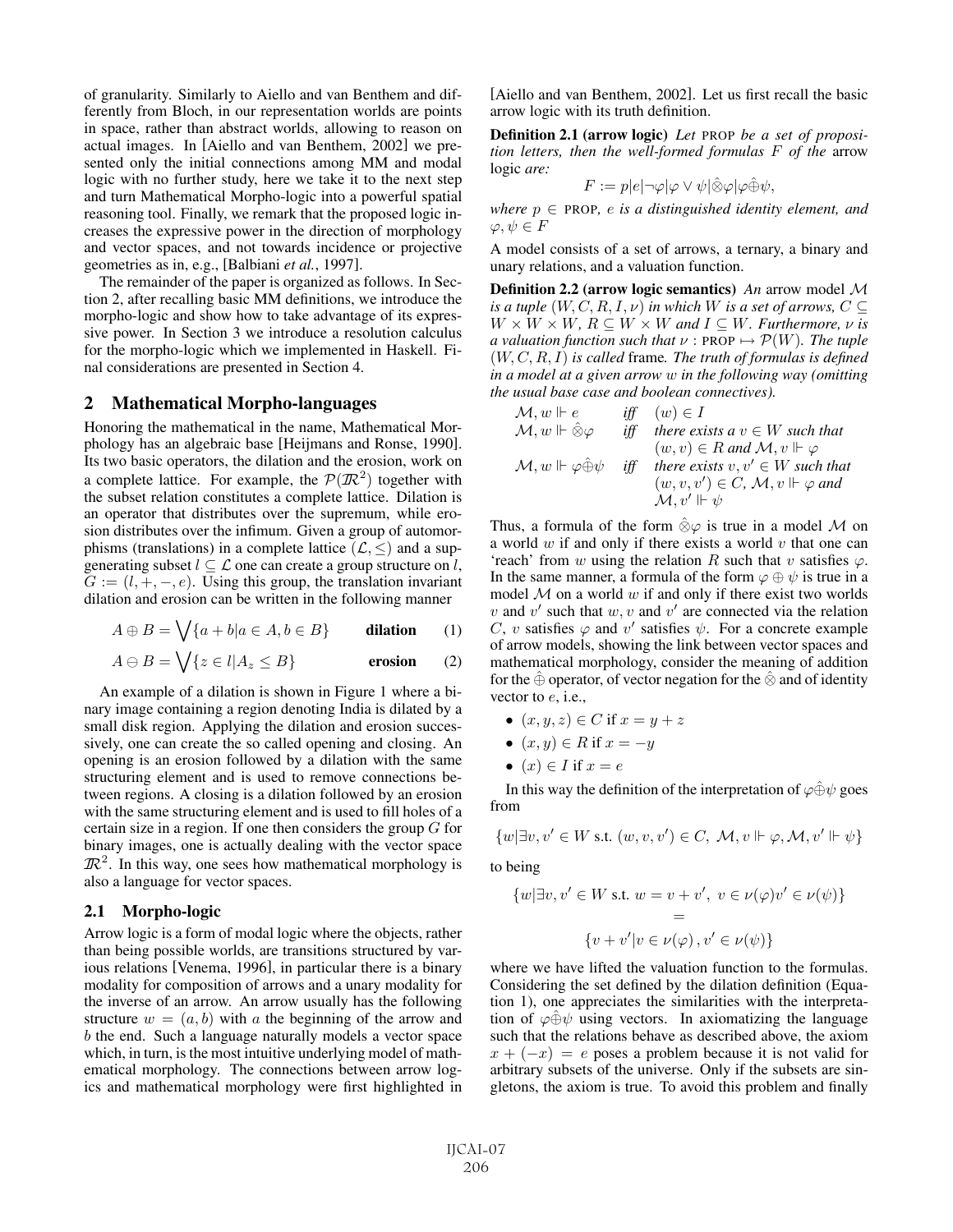arrive to usual vector spaces, we introduce a set of nominals which provide the expressive power to differentiate among worlds, that is, among arrows. We thus have the power to force a singleton set. We are entering the realm of hybrid logics.

Where in modal logic there is no explicit reference to the world at the language level, in hybrid logic instead one can refer to specific worlds in a model. The nominals are labels for the elements of  $W$ . If syntactically, the nominals have the same function as propositions; semantically, nominals have the restriction that the valuation function maps a nominal to a singleton set. Furthermore, the language contains the satisfaction operator  $@_i\varphi$ , with the intuitive meaning of bringing the valuation of the formula  $\varphi$  to the world labeled i, i.e., a world that satisfies i.

In addition, in a group the operation  $+$  must be defined for every pair of elements, i.e.,  $\forall x, y \exists z \text{ s.t. } z = x + y$ . Thus we need a way to quantify over the set of worlds. This can be done by introducing the universal modality  $E$ . Where in normal modal logic a formula is inherently local, modal logic extended with the universal modality has the power to talk about the entire model. For example, a formula of the form  $E\varphi$  is true in a model if  $\varphi$  is true somewhere in the model. Note that the validity of a formula does not neccissarily depend on where in the model a formula is evaluated. The dual,  $U$  means that a formula must be true everywhere in the model.

We are now in the position to define the Morpho-logic. The morpho-logic is a theory in the hybrid arrow logic whose axioms are shown in Table 1. We present it as an extension of the arrow logic of Definition 2.1 in the following way.

Definition 2.3 (morpho-logic) *Let* ATOM = PROP∪ NOM *be a set of proposition letters and names, then the well-formed formulas* F *of the morpho-logic are:*

$$
F:=a|e| \neg \varphi |\varphi \vee \psi| \hat{\otimes} \varphi |\varphi \hat{\oplus} \psi| @_{i}\varphi |E\varphi
$$

*where*  $a \in$  ATOM,  $i \in$  NOM *and*  $\varphi, \psi \in F$ .

Definition 2.4 (morpho-model) *A model* M *is a* morphomodel *if* M *is a model according to definition 2.2, with* ν extended to the nominals in such a way that  $\nu(i)$  is a single*ton set for every*  $i \in NOM$ .

The semantics defined in Definition 2.2 is straightforwardly extended by introducing truth definitions for the at @ operator and for the nominals as follows:

| $\mathcal{M}, w \Vdash a$                    | iff | $w \in \nu(a)$ with $a \in ATOM$                              |
|----------------------------------------------|-----|---------------------------------------------------------------|
| $\mathcal{M}, w \Vdash \mathbb{Q}_i \varphi$ |     | iff there exists a $v \in W$ such that                        |
|                                              |     | $\mathcal{M}, v \Vdash i$ and $\mathcal{M}, v \Vdash \varphi$ |
| $\mathcal{M}, w \Vdash E\varphi$             | iff | there exists a $v \in W$ such that                            |
|                                              |     | $\mathcal{M}, v \Vdash \varphi$                               |

We note that the @ operator becomes superfluous because one can define it using  $E$ , however, for readability we shall use the @ operator.

Remark 2.5 (Notation) We overload the terms dilation and erosion from mathematical morphology to the morpho-logic and define them as  $\varphi \oplus \psi$  and  $\varphi \ominus \psi = \neg(\neg \varphi \oplus \hat{\otimes} \psi)$ , respectively.

| (Ass1)               | $(i\hat{\oplus} j)\hat{\oplus} k \to i\hat{\oplus} (j\hat{\oplus} k)$                   |
|----------------------|-----------------------------------------------------------------------------------------|
| (Ass2)               | $i\hat{\oplus} (j\hat{\oplus} k) \rightarrow (i\hat{\oplus} j)\hat{\oplus} k$           |
| (comm)               | $i\hat{\oplus} j \rightarrow j\hat{\oplus} i$                                           |
| (rev1)               | $\neg\hat{\otimes}(i) \rightarrow \hat{\otimes}(\neg j)$                                |
| (rev2)               | $\hat{\otimes}(\neg j) \rightarrow \neg (\hat{\otimes} i)$                              |
| (rev3 <sub>1</sub> ) | $i \hat{\oplus} \hat{\otimes} i \rightarrow e$                                          |
| (rev3 <sub>2</sub> ) | $e \rightarrow i \hat{\oplus} \hat{\otimes} i$                                          |
| (id1)                | $i\hat\oplus e\rightarrow i$                                                            |
| (id2)                | $i \rightarrow i \hat{\oplus} e$                                                        |
| (total)              | $Ei \wedge Ej \rightarrow Ei \widehat{\oplus} j$                                        |
| (unique)             | $@_i j_1 \hat{\oplus} j_2 \wedge @_k j_1 \hat{\oplus} j_2 \rightarrow$<br>$\omega_{i}k$ |

Table 1: The morphological axioms.

Having defined the morpho-logic and its axioms, the next natural question to ask is what are the laws which the operators of the morpho-logic obey. The answer comes from looking at their mathematical morphological counterparts. We do not report here the full axiomatization of the hybrid arrow language as it can be found in [de Freitas *et al.*, 2002], but rather report the new axioms with morphological significance (Table 1).

Remark 2.6 (Notation) As a point of notation, we use  $K_{HAL}$  for the axiomatization of the hybrid arrow-logic.

Of all the axioms presented in Table 1, the axiom  $(rev3<sub>1</sub>)$ and  $(rev3<sub>2</sub>)$  are the most notable ones. The purpose of the axioms is to give the relations  $C$ ,  $R$  and  $I$  a group semantics. One of the group axioms is  $x + (-x) = e$ . The algebraic counterpart of  $\hat{\oplus}$  is  $\langle + \rangle$ , the + operator lifted to the complex group of G.  $\langle + \rangle$  operates on sets, and  $a\langle + \rangle - a = e$ only holds if a is a singleton. In axiom (rev3<sub>1</sub>) and (rev3<sub>2</sub>), the nominals represent the singleton sets. This is best seen by looking at the atoms as sets of worlds. Since the set belonging to a nominal must be a singleton set we have met the precondition of the group axiom.

We are now ready to state the completeness result and sketch its proof. Here, by completeness we mean that given a set of frames  $\mathcal F$  a set of axioms  $\Lambda$  is complete with respect to F if for each formula  $\varphi$  it is the case that  $\mathcal{F} \models \varphi$  implies  $\Lambda \vdash \varphi$ .

Theorem 2.7 (completeness) *The axioms presented in Table 1, together with* KHAL *and the extended set of derivation rules, are complete with respect to the set of frames defined by the axioms in Table 1.*

Proof. First, we note that the axioms in Table 1 are pure formulas. Then, we remark that every pure formula is dipersistent. Generalizing Theorem 5.3.16 in [Cate, 2005] to the hybrid arrow logic, we have that the axioms are complete for the family of frames they define. QED

## 2.2 Expressive power and QSR

The morpho-logic combines the power of talking about relational structures from a local perspective, typical of modal languages, with expressing global properties using the nominals to 'jump' globally from one point to another in the models, typical of hybrid ones.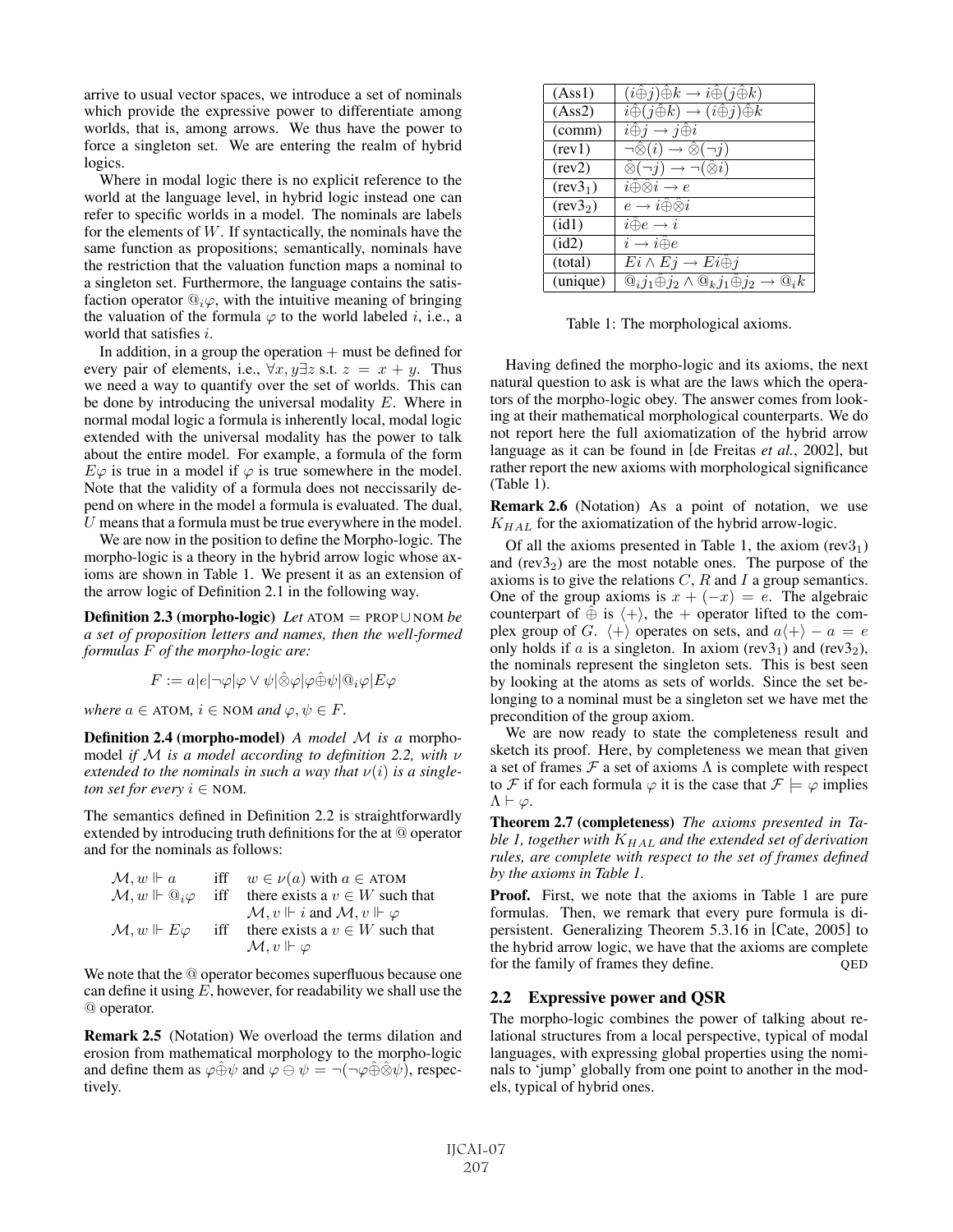

Figure 1: Finding the EC<sup>∗</sup> relation between China and India.

Let us now consider the expressive power in terms of qualitative spatial reasoning (QSR). The morpho-logic is able to express topological and morphological properties of points and regions. First, we turn our attention to the best-known example of topological calculus, the region connection calculus [Randell *et al.*, 1992]. The RCC language uses the primitive  $C(x, y)$  holding among two regions x, y if x and y are connected and then derives a number of relations indicating the overlapping, the being part or being disconnected of regions. In the morpho-logic, the concept of connectedness is encoded using dilations: two regions  $A$  and  $B$  are connected if  $A \hat{\oplus} C$  overlaps with B. C denotes the notion of connectivity that is being used. In discrete binary images for example this could be 4- or 8-connectivity. One can define RCC-like relations (denoted with a terminating <sup>∗</sup>) using the morphologic as shown in Table 2 where  $E$  is the existential modality defined as dual of the universal one:  $E\varphi := \neg U \neg \varphi$ .

Let us now consider an example in the domain of binary images using the RCC relations as defined via the morphologic. For instance, we want to check whether India and China are neighboring countries (i.e., in the EC<sup>∗</sup> relation) in the map shown in Figure 1.a. Suppose that China and India are denoted by the propositions 'China' and 'India' (Figure 1.b and Figure 1.c, respectively). Then, we can consider the dilation of the India region by a relatively small disc C

| $DC^*(x, y)$      | $U\neg(x\wedge y)$                                      |
|-------------------|---------------------------------------------------------|
| $EC^*(x,y)$       | $E(((x \oplus C) \wedge y)) \wedge U \neg (x \wedge y)$ |
| $PO^{*}(x,y)$     | $E(x \wedge y) \wedge \neg U(x \rightarrow y) \wedge$   |
|                   | $\neg U(y \rightarrow x)$                               |
| $x =^* y$         | $U(x \leftrightarrow y)$                                |
| $TPP^*(x,y)$      | $U(x \to y) \land \neg U(y \to x) \land$                |
|                   | $\neg U((x \oplus C) \rightarrow y)$                    |
| $NTPP^*(x, y)$    | $U(x \to y) \land \neg U(y \to x) \land$                |
|                   | $U((x \hat{\oplus} C) \rightarrow y)$                   |
| $TP^{*-1}(x, y)$  | $U(y \to x) \land \neg U(x \to y) \land$                |
|                   | $\neg U((y \oplus C) \rightarrow x)$                    |
| $NTPP^{*-1}(x,y)$ | $U(y \to x) \land \neg U(x \to y) \land$                |
|                   | $U((y \hat{\oplus} C) \rightarrow x)$                   |

Table 2: RCC-8 relations in the morpho-logic.

(Figure 1.d).<sup>1</sup> Finally, considering the region denoted by (India⊕ $C$ )∧China (Figure 1.e), we see that it is not empty, thus the image (the model) verifies the EC<sup>∗</sup> relation and we safely conclude that indeed India and China are indeed neighboring countries.

Interestingly, one can use the geometric expressive power in the morpho-logic to go beyond mere topological relations and thus being more expressive than RCC. In fact, taking advantage of the dilation operation, one is able to define a notion of relative size. We say that x is smaller than y, and write  $St(x, y)$  if

$$
St(x, y) = Ei \wedge (TPP^*(x\hat{\oplus}i, y) \vee NTPP^*(x\hat{\oplus}i, y))
$$

where and  $TPP^*$  and  $NTTP^*$  are the RCC tangential proper part and non-tangential proper part, respectively. This definition of smaller than takes advantage of the fact that a dilation with a singleton set is equivalent to a translation. In plain words, the region  $x$  is smaller than region  $y$ , if there exists a translation such that  $x$  is a proper part of  $y$ .

## 3 Reasoning via Resolution

The morpho-logic is an expressive formalism to represent spatial properties of points and regions of space capturing topological and morphological content. The next natural question to ask is how one can use it to reason about space. We introduce a resolution calculus for the morpho-logic that is also, to the best of our knowledge, the first resolution procedure for an arrow language.

## 3.1 Resolution for reasoning in the morpho-logic

Resolution is a refutation theorem-proving technique [Bachmair and Ganzinger, 2001]. If in model checking one works with a specific model and verifies whether a formula is true, in theorem proving one is concerned with verifying whether there is a model for a formula. In a refutation theorem prover the goal is to show that there is no model for its negation. Before introducing the resolution calculus for the morpho-logic in the next section, we consider how theorem proving sheds

<sup>&</sup>lt;sup>1</sup>Note that the region in Figure 1.d is slightly bigger than the one in Figure 1.c due to the dilation India $\hat{\oplus}$ C.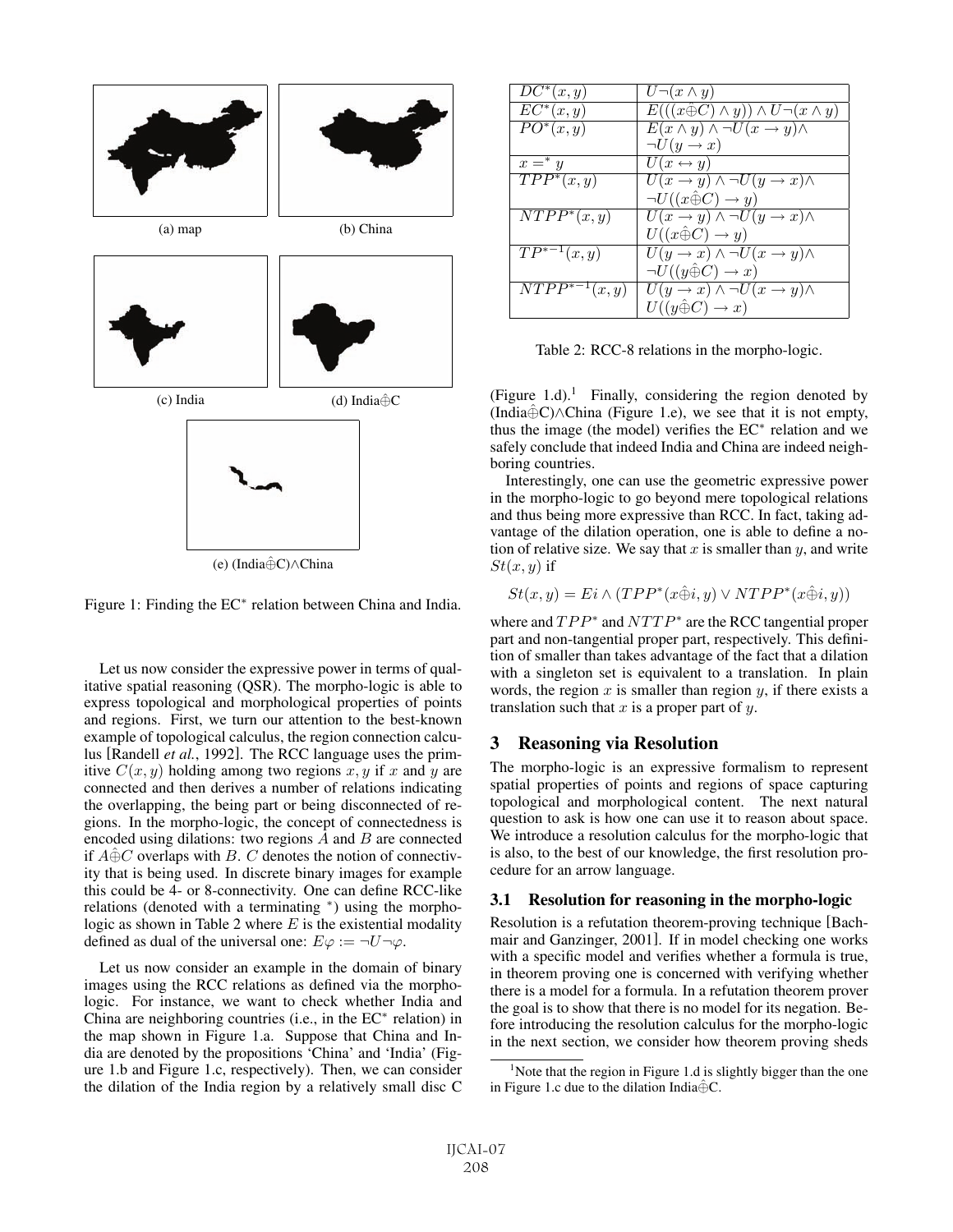light on mathematical morphology logical view on reasoning about space and benefits mathematical morphology in return.

In traditional spatial reasoning calculi (such as RCC or Allen's one dimensional interval calculus [Cohn and Hazarika, 2001]) a paramount task is that of defining composition tables for the calculi relations. A composition table is a compact representation for assessing which relation holds among two locations based on knowledge of other relations. For example, suppose that there is a relation  $R_1$  between location  $a$  and  $b$ , and a relation  $R_2$  between  $b$  and  $c$ . The entry in the composition table tells us which relations are possible between  $\alpha$  and  $\alpha$ . Composition tables are created resorting to human reasoning, an ad-hoc program performing exhaustive search, or a theorem prover. A successful example of the latter is Bennett's use of resolution for reasoning with RCC relations encoded in intuitionistic logic [Bennett, 1994]. By having resolution for the morpho-logic it is also possible to create composition tables for morphological relations. Not only, it is also possible to check dynamically the validity of formulas and the composition of any two given relations expressible in the morpho-language.

Conversely, a resolution based theorem prover is also a powerful tool in the hands of the mathematical morphology expert. In mathematical morphology one of the typical tasks is that of identifying filters, verify their formulation, and then test experimentally their effectiveness on collections of images. For example, the salt-and-pepper filter, used to filter out noise from an image, is known to be idempotent. The task of design and verification of the filter is based on the expertise of the mathematical morphology scientist. With a resolution based theorem prover the verification of filter properties can be automated. Furthermore, if one couples the theorem prover with a formula generator, one has a way of identifying new and potentially useful filters.

#### 3.2 The resolution calculus

The resolution calculus for the morpho-logic builds on the fact that nominals are available, making it possible to perform resolution recursively inside the modal operators. Resolution rules can be applied to clauses. A clause is a set of formulae and it is true if one of the formula in the clause is true. We extend the resolution calculus for the basic hybrid logic presented in [Areces *et al.*, 2001] by means of the additional rules shown in Tables 3, 5, 6. This calculus uses the assumption that all the formulas present in the clauses are given in negated normal form, i.e. only atoms can occur in the scope of a negation. The first set of rules (Table 3) deals with the binary  $\oplus$  and unary  $\hat{\otimes}$  modalities, where the symbol  $\hat{\oplus}$  is the dual of  $\hat{\oplus}$  and is defined as  $\varphi \hat{\oplus} \psi = \neg(\neg \varphi \hat{\oplus} \neg \psi)$ . Equivalently,  $\hat{\hat{\otimes}}$  is the dual of  $\hat{\hat{\otimes}}$  and is defined as  $\hat{\hat{\otimes}} = \neg \hat{\hat{\otimes}} \neg$ . The second set of rules (Table 4) takes care of the universal modalities  $E$  and  $U$ . Finally, the third set of rules (Tables 5, 6) deals with the axioms of the morpho-logic (Definition 1).

In the case of morpho resolution, we have that a clause is a set of formulas of the form  $@i\varphi$ . As usual, the semantics of a clause is the disjunction of its elements. The resolution calculus then works on the clauses by applying the morpho resolution rules. Given a set of formulas  $S = \varphi_1, ..., \varphi_n$ , this

$$
\begin{array}{|c|l|} \hline \textcircled{(a)} & \frac{Cl_1 \cup \{\textcircled{a}_i\hat{\otimes}\varphi\} & Cl_2 \cup \{\textcircled{a}_i\hat{\otimes}j\}}{Cl_1 \cup Cl_2 \cup \{\textcircled{a}_j\varphi\}} \\ \hline & \textcircled{(a)} & \frac{Cl \cup \{\textcircled{a}_i\hat{\otimes}\varphi\}}{Cl \cup \{\textcircled{a}_i\hat{\otimes}j\}} & \text{where $j$ is new} \\ & \textcircled{(b)} & \frac{Cl_1 \cup \{\textcircled{a}_i\hat{\otimes}j\}}{Cl_1 \cup \{\textcircled{a}_jnf(\neg\varphi)\}} \\ \hline & \textcircled{(b)} & \frac{Cl_2 \cup \{\textcircled{a}_i \neg (\neg j_1 \oplus \neg j_2)\}}{Cl_1 \cup Cl_2 \cup \{\textcircled{a}_j \varphi, \textcircled{a}_{j_2} \psi\}} \\ \hline & \textcircled{(b)} & \frac{Cl \cup \{\textcircled{a}_i(\varphi \oplus \psi)\}}{Cl \cup \{\textcircled{a}_{j_1} \varphi\}} & \text{where $j_1$ and $j_2$} \\ \hline & \textcircled{(c)} & \textcircled{(d_{j_2} \psi\}} & \text{are new} \end{array}
$$

Table 3: Morpho resolution rules for the morpho modalities.

$$
\begin{array}{ll}\n\textcircled{(a)} & \frac{Cl \cup \{\textcircled{a}_i E \varphi\}}{Cl \cup \{E \varphi\}} \\
\textcircled{(a)} & \frac{Cl \cup \{\textcircled{a}_i U \varphi\}}{Cl \cup \{U \varphi\}} \\
\textcircled{(E)} & \frac{Cl \cup \{E \varphi\}}{Cl \cup \{\textcircled{a}_i \varphi\}} \quad \text{for some new } i \in \text{NOM} \\
\textcircled{(U)} & \frac{Cl_1 \cup \{U \varphi\} \quad Cl_2 \cup \{\textcircled{a}_i \psi\}}{Cl \cup \{\textcircled{a}_i \varphi\}}\n\end{array}
$$

Table 4: Resolution rules for the universal modality

is satisfiable if and only if the set of clauses  $\mathcal{Q}_i\varphi_1, \dots \mathcal{Q}_i\varphi_n$ is satisfiable. Formally, we have the following definition of morpho resolution.

**Definition 3.1 (morpho resolution)** *Given*  $\varphi$ , *a* refutation by morpho resolution *of*  $\varphi$  *is a sequence of morpho clauses*  $C_1, \ldots, C_n$  *such that for all*  $i \in \{1..n\}$  *either* 

*1.*  $C_i$  *is in*  $\varphi$ *, or* 

*2.*  $C_i$  *is a resolvent of*  $C_j$ *,*  $C_k$  *according to a morpho rule* 

*where*  $C_n$  *is the empty clause and a morpho rule is one of the rules in Tables 3, 5, 6, or in [Areces* et al.*, 2001].*

If there exists no such refutation,  $\varphi$  is *satisfiable*. We say that  $\varphi$  is *valid* if there is a refutation of  $\neg \varphi$  (i.e.,  $\neg \varphi$  is unsatisfiable). We write  $\vdash \varphi$  for a valid  $\varphi$ .

Finally, we want to be sure that reasoning with the resolution calculus is correct and complete. The following theorem does the job. For the full proof we refer the reader to [Ottens, 2006] and provide only a proof sketch here.

Theorem 3.2 (completeness) *Given a set of clauses* Σ *of the morpho-logic,* Σ *is unsatisfiable if and only if there exists a refutation of* Σ *using the morpho resolution of Definition 3.1.*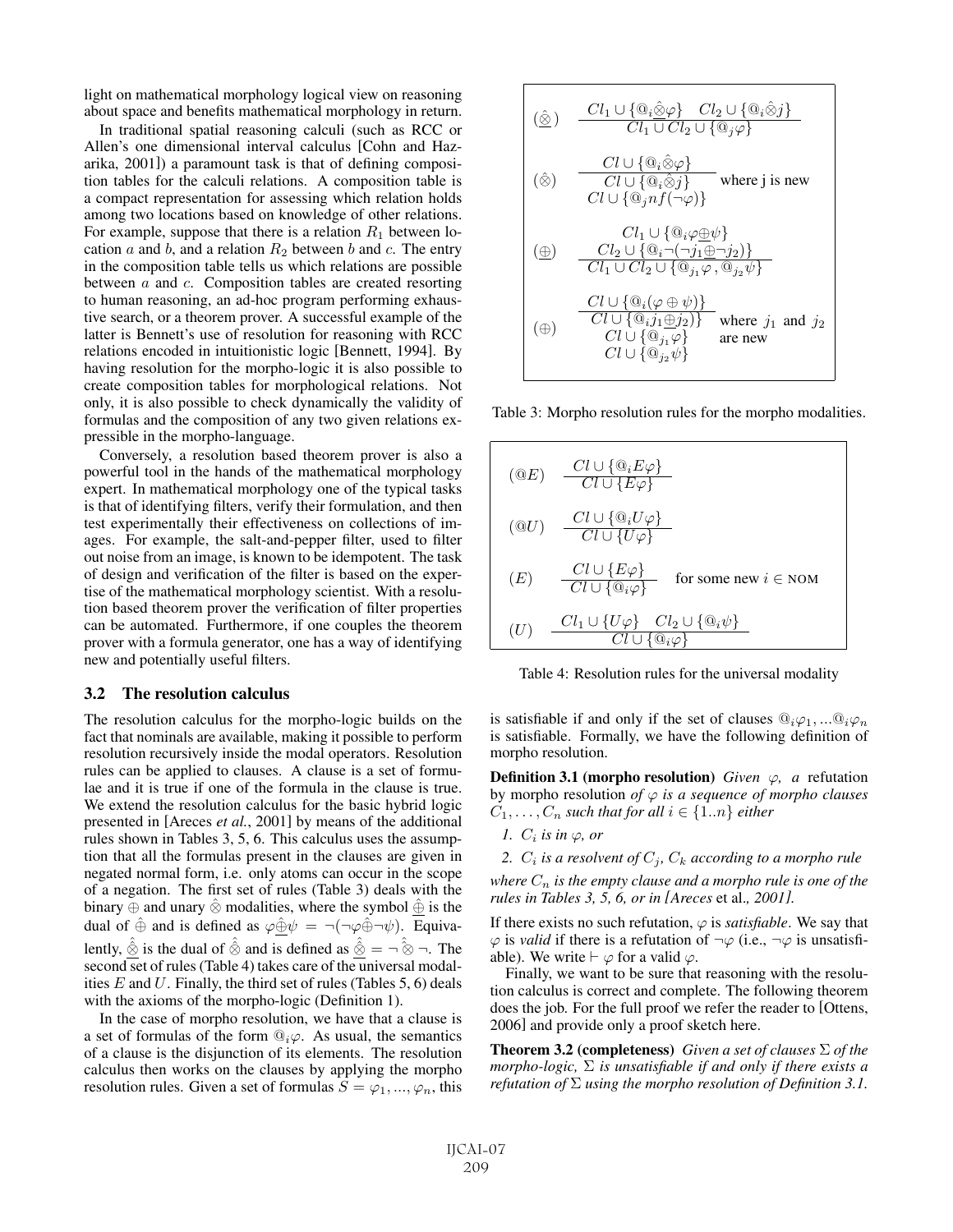$$
(Rev1) \frac{Cl_{1} \cup \{ \mathbb{Q}_{i} \hat{\otimes} \varphi \}}{Cl_{1} \cup \{ \mathbb{Q}_{i} \hat{\otimes} \varphi \}}
$$
\n
$$
(Rev2) \frac{Cl_{1} \cup \{ \mathbb{Q}_{i} \hat{\otimes} \varphi \}}{Cl_{1} \cup \{ \mathbb{Q}_{i} \hat{\otimes} \varphi \}}
$$
\n
$$
(Rev31) \frac{Cl_{1} \cup \{ \mathbb{Q}_{i} \hat{\otimes} \varphi \}}{Cl_{2} \cup \{ \mathbb{Q}_{i} \hat{\otimes} \varphi \}}
$$
\n
$$
(Rev31) \frac{Cl_{1} \cup \{ \mathbb{Q}_{i} \hat{\otimes} \varphi \}}{Cl_{2} \cup Cl_{3} \cup \{ \mathbb{Q}_{k} \epsilon \}}
$$
\n
$$
(Rev32) \frac{Cl_{1} \cup \{ \mathbb{Q}_{i} \epsilon \} \quad CL_{2} \cup \{ \mathbb{Q}_{i} \varphi \}}{Cl_{1} \cup Cl_{2} \cup \{ \mathbb{Q}_{i} \hat{\otimes} \varphi \}}}
$$
\n
$$
(Id1) \frac{Cl_{1} \cup \{ \mathbb{Q}_{i} \epsilon \} \quad Cl_{2} \cup \{ \mathbb{Q}_{i} \hat{\otimes} \varphi \}}{Cl_{1} \cup Cl_{2} \cup \{ \mathbb{Q}_{i} \hat{\otimes} \varphi \}}}
$$
\n
$$
(Id2) \frac{Cl_{1} \cup \{ \mathbb{Q}_{i} \epsilon \} \quad Cl_{2} \cup \{ \mathbb{Q}_{i} \varphi \}}{Cl_{1} \cup Cl_{2} \cup \{ \mathbb{Q}_{i} \varphi \}}}
$$

Table 5: Morpho resolution rules for the morpho axioms I.

Proof. The proof of refutational completeness works by showing that if there is no refutation, a model of  $\Sigma$  exists on which all the axioms are valid.  $QED$ 

## 4 Concluding Remarks

Driven by the Mathematical Morphology view of space, we introduced a language based on hybrid arrow logic to reason about space. The logic, which is a theory in the hybrid arrow logic defined by the axioms of Table 1, is a powerful language to express morphological as well as mereotopological properties of space. To reason in the morpho-language we introduced a resolution calculus. To the best of our knowledge, this is the first resolution calculus for arrow logics. We proved completeness of our language and calculus, while leaving open for future research issues of complexity [Renz and Nebel, 1999].

We implemented the morpho resolution in Haskell (http: //www.haskell.org) as an extension of the HyLoRes theorem prover [Areces and Heguiabehere, 2001]. We used the theorem prover for the correctness of a number of theorems (including theorems based on the 'smaller than' definition of Section 2). We leave for future research the enhancement and evaluation of the implementation. The theorem prover is of particular usefulness when showing that the morpho-logic is not only interesting in AI for performing spatial reasoning, but is also a tool for the computer vision expert that needs to check, or perhaps even generate, new morphological filters.

## Ackowledgements

We thank Marta Cialdea Mayer and the anonymous reviewers for suggestions and comments improving the presentation of the paper; Rein van den Boomgard, Yde Venema, Carlos

$$
Cl_{1} \cup \{\mathbb{Q}_{i} \neg (\neg j_{1} \oplus \neg j_{2})\}
$$
\n
$$
Cl_{2} \cup \{\mathbb{Q}_{j} \neg (\neg j_{1} \oplus \neg j_{2})\}
$$
\n
$$
Cl_{3} \cup \{\mathbb{Q}_{j_{1}} \varphi\} \quad Cl_{4} \cup \{\mathbb{Q}_{s_{1}} \psi\}
$$
\n(Ass<sub>1</sub>)\n
$$
Cl_{5} \cup \{\mathbb{Q}_{s_{2}} \xi\}
$$
\n
$$
Cl_{1} \cup Cl_{2} \cup Cl_{3} \cup Cl_{4} \cup
$$
\n
$$
Cl_{5} \cup \{\mathbb{Q}_{j_{1}} \neg (\neg k_{1} \oplus \neg k_{2})\}
$$
\n
$$
Cl_{1} \cup Cl_{2} \cup Cl_{3} \cup Cl_{4} \cup Cl_{5} \cup \{\mathbb{Q}_{k_{1}} \varphi\}
$$
\n
$$
Cl_{1} \cup Cl_{2} \cup Cl_{3} \cup Cl_{4} \cup Cl_{5} \cup \{\mathbb{Q}_{k_{2}} \psi\}
$$
\n
$$
Cl_{1} \cup Cl_{2} \cup Cl_{3} \cup Cl_{4} \cup Cl_{5} \cup \{\mathbb{Q}_{j_{2}} \xi\}
$$
\n
$$
Cl_{1} \cup \{\mathbb{Q}_{j_{1}} \neg (\neg j_{1} \oplus \neg j_{2})\}
$$
\n
$$
Cl_{2} \cup \{\mathbb{Q}_{j_{1}} \neg (\neg s_{1} \oplus \neg s_{2})\} \quad Cl_{3} \cup \{\mathbb{Q}_{j_{2}} \varphi\}
$$
\n
$$
Cl_{4} \cup \{\mathbb{Q}_{s_{1}} \psi\} \quad Cl_{5} \cup \{\mathbb{Q}_{s_{2}} \xi\}
$$
\n(Ass<sub>2</sub>)\n
$$
Cl_{1} \cup Cl_{2} \cup Cl_{3} \cup Cl_{4} \cup Cl_{5} \cup \{\mathbb{Q}_{k_{2}} \xi\}
$$
\n
$$
Cl_{1} \cup Cl_{2} \cup Cl_{3} \cup Cl_{4} \cup Cl_{5} \cup \{\mathbb{Q}_{k_{1}} \psi\}
$$
\n
$$
Cl_{1} \cup Cl_{2} \cup Cl_{3} \cup Cl_{4} \cup Cl_{5} \cup \{\mathbb{Q}_{k_{2}} \xi\}
$$
\n

Table 6: Morpho resolution rules for the morpho axioms II.

Areces, and Rosalie Iemhoff for fruitful discussions. Brammert Ottens thanks ILLC, ISLA, and OI of the University of Amsterdam for providing travel funding for participating in IJCAI-07. Finally, we thank Schahram Dustdar for hosting the authors at the Distributed Systems Group, TUWien while the presented research was performed.

#### References

- [Aiello and van Benthem, 2002] M. Aiello and J. van Benthem. A modal walk through space. *Journal of Applied Non-Classical Logics*, 12(3–4):319–363, 2002.
- [Aiello *et al.*, 2007] M. Aiello, I. Pratt-Hartmann, and J. van Benthem, editors. *Handbook of Spatial Logics*. Kluwer– Springer, 2007. To appear.
- [Areces and Heguiabehere, 2001] C. Areces and J. Heguiabehere. Hylores: Direct resolution for hybrid logics. In *Proceedings of Methods for Modalities 2*, 2001.
- [Areces *et al.*, 2001] C. Areces, M. de Rijke, and H. de Nivelle. Resolution in modal, description and hybrid logic. *J. Log. Comput.*, 11(5):717–736, 2001.
- [Bachmair and Ganzinger, 2001] L. Bachmair and H. Ganzinger. Resolution theorem proving. In *Handbook of Automated Reasoning*, pages 19–99. North-Holland, 2001.